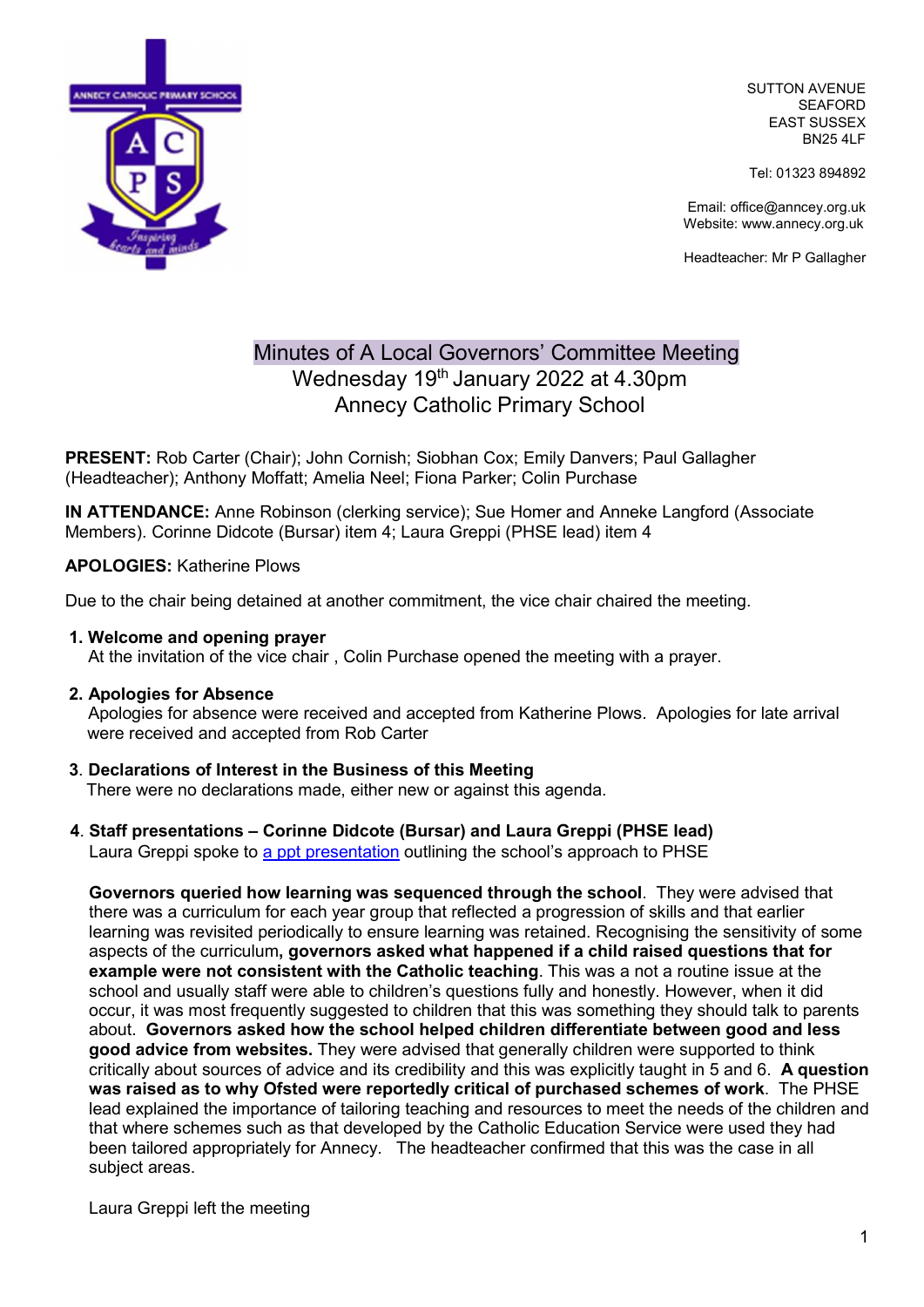5. Leadership reports (agenda item 6, commenced out of order in absence of the chair) **Leadership reports** including an overview report from the headteacher, data dashboard, pupil premium and catch up funding statement, SDP and SEF update, SEND information report and spring monitoring schedule had been made available in advance of the meeting. The headteacher presented these reports.

In response to a question about imminent inspection, the headteacher outlined the process. The expectations on governance were discussed. It was **AGREED** that the headteacher would ensure governors were provided with a summary sheet of key information to support consistency of message to the inspector when the time came. It was also AGREED that time be given at the next meeting to review the kind of questions governors could be asked and consider how these could be best answered.

Rob Carter (chair of governors) joined the meeting. The meeting reverted to the agenda

6. Staff presentation continued (agenda item 4) Corinne Didcote joined the meeting and introduced herself as the new school bursar. Budget monitoring papers had been provided before the meeting. She reported that there was some recoding necessary but otherwise the budget was in a healthy state. The school was considering how some of the substantial carry forward could be best used, for example in upgrading the KS2 toilets. Firm proposals would be brought to the LGC for discussion and agreement shortly. The headteacher highlighted the plan to give every new Reception child a 'my first' book bag that would be supplemented through the year by other 'my firsts'. The cost for the academic year was in the region of £1k but it was felt would be something uniquely Annecy and would add value to the children's experience. It was suggested that bags were distributed at induction assemblies and the school sought press coverage.

Corinne Didcote left the meeting

## 7. Leadership report continued

On reviewing the data, governors commented on the apparent emergence of writing as an issue. The headteacher reported that progress in writing had been made but acknowledged attainment was lagging behind age related expectations. Both writing, especially vocabulary, and maths were foci for the spring term having primarily focussed on reading during the autumn. **In response to a follow** up question, he confirmed that progress is often slower in the autumn term, which was traditionally a period of consolidation. Progress generally accelerated into the spring and summer terms which he expected to see reflected in the spring term data at Easter. He also confirmed that appropriate interventions were in place. Governors asked about the headteacher's confidence in the accuracy of assessment and whether data about subgroups, for example in relation to disadvantaged pupils, was available. The headteacher confirmed his confidence in the data, stating that the school engaged in cross moderation within and beyond the trust and that data from FFT Aspire would be updated the following day that would provide a subgroup breakdown which he would ensure was shared with governors.

In respect of behaviour, governors asked for more information about the empowerment approach and whether there were any plans to share the approach with parents. The headteacher expanded on the approach, highlighting the shift in thinking away from behaviour as a choice but a reaction and how using different language and moderating adults own reactions could have a positive impact. The approach also shifted the emphasis of reward away from that which was extrinsic to that which was intrinsic, for example in encouraging pupils to be proud of themselves for their achievements in their own right rather than reliant on external praise. The headteacher was keen that understanding of the approach be fully embedded within the staff body before explaining it to parents, however resources were available that would be shared and it was hoped a session to introduce the approach to parents could be arranged shortly.

The headteacher reminded governors of the monitoring schedule which was based on a 3 phase approach of pupil voice; staff meeting; and follow up monitoring. He invited governor participation.

#### Governors asked about the SEND statistics and whether they were in line with most schools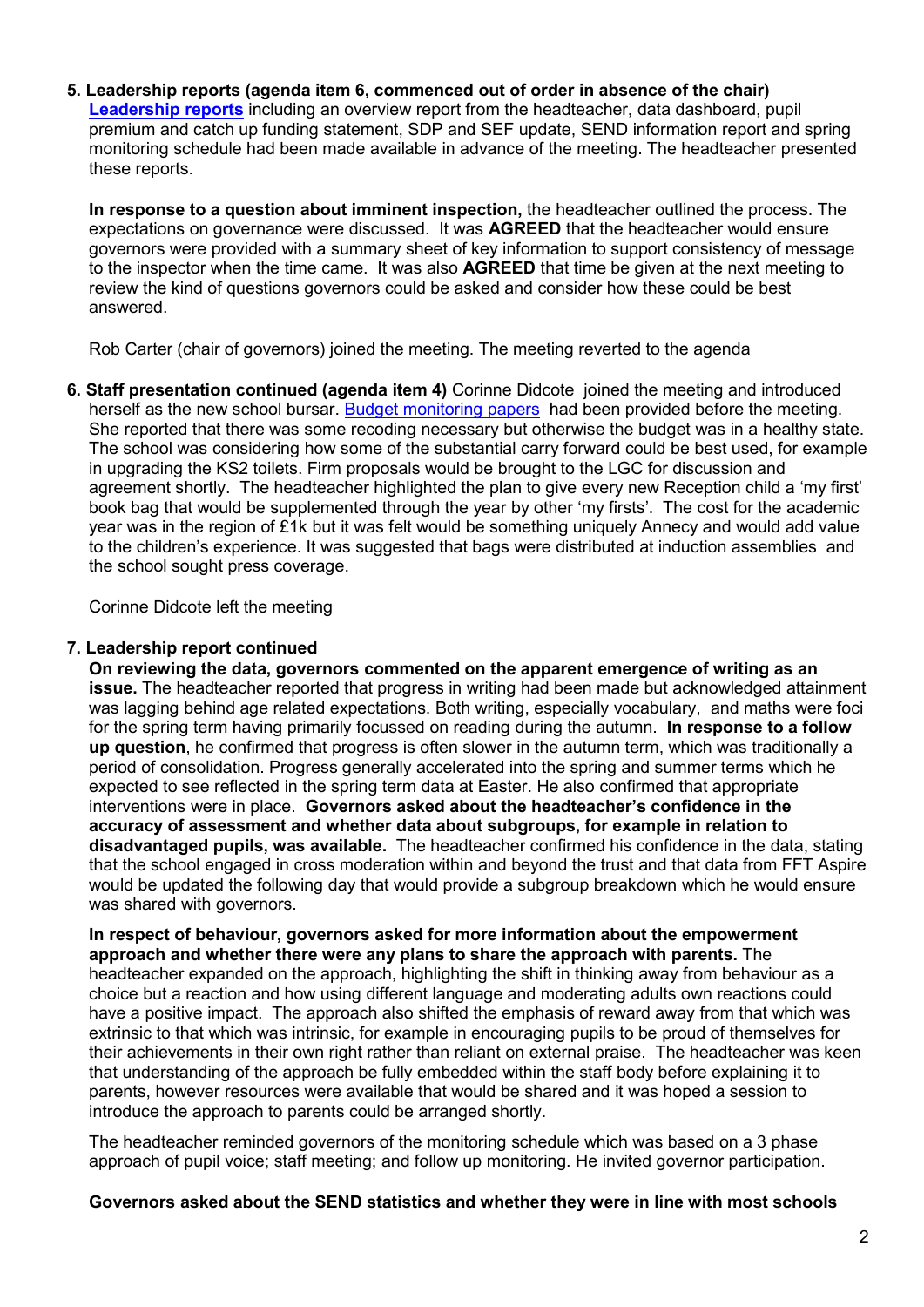The headteacher confirmed that the proportion of children with SEND needs at the school was higher than average and had increased year on year for a variety of reasons. Governors asked how the additional need was being supported. They were advised that additional staffing had been put in place, although it was noted that this had impacted on the supply budget and the way in which SEND support was organised had been revised. The school was also looking to recruit an IMA to strengthen support further. Governors asked about the apparent delay in securing pending EHCPs. They were advised that this was not so much a delay but the time it took to collate the necessary data and evidence to support application.

Governors queried the persistent absence data asking if rates were in line with average. They were advised that persistent absence rates were running at 3% above national. There were a small number of families still uncomfortable about sending children into school but the school was being proactive in addressing this and utilising the support of the attendance advisory services as appropriate.

Governors asked about the effectiveness of what appeared to be a job share in Y4. The headteacher confirmed that the year group was staffed by two part-time teachers rather than a job share. This flexible approach was already in place in other year groups and worked well. There were no issues in terms of communication or accountability for which procedures were in place.

# 8. Chair's Report (agenda item 5)

 The chair reported that the CEO had recently visited the school and had been very impressed; He had also recently undertaken online safer recruitment training and training related to managing sexual abuse at school provided by the NSPCC, which he recommended governors consider; the headteacher's appraisal and pay committee meetings had both taken place. The pay committee had discussed and agreed a change in respect of the apprenticeship pay structure and an honorarium for one staff member. These decisions had been agreed with the CFO

# 9. Delegated Governor Reports (agenda item 7)

# 9.1 Committees.

The headteacher's appraisal and pay committee had taken place as reported at Item 8

 The admissions committee recommended the revised 2023 admission arrangements and supplementary information form as agreed by the Diocese for local determination. This was AGREED. It was noted that for the 2022 admissions round, the school was likely to be oversubscribed for the first time in a number of years and this would necessitate at least two members of the admissions committee meeting to oversee application of the oversubscription criteria. It was AGREED that Anthony Moffat and Fiona Parker would arrange a meeting with the office manager to fulfil this need.

# 9.2 Lead Governor reports

 Governor visit reports from Sue Homer and Siobhan Cox/Katherine Plows in relation to pupil premium and safeguarding/SEND respectively had been made available with the meeting papers. A governor sought assurance that pupils' personal medical supplies, for example, Epi pens were clearly labelled and appropriately stored. It was confirmed that they were.

## 10. Governance Effectiveness and Development (agenda item 8)

# 8.1 Feedback from professional development undertaken

Anneke Langford reported having participated in sessions on Ofsted and SEND. The slides and handouts from these sessions were lodged in the governor training folder

The chair advised that the trust did not have a service level agreement for governor training with East Sussex and as a cost effective alternative Bosco had established a programme of training that governors were encouraged to access. He would forward the listing to the clerk for circulation.

It was AGREED that the chair would make sample inspection questions available for governors to consider and comment on between this meeting and the next, when the possible responses would be discussed in more detail.

# 8.2 Reflection on how well the LGC evaluates the impact of pupil premium

It was felt that this item was dealt with by the pupil premium visit report